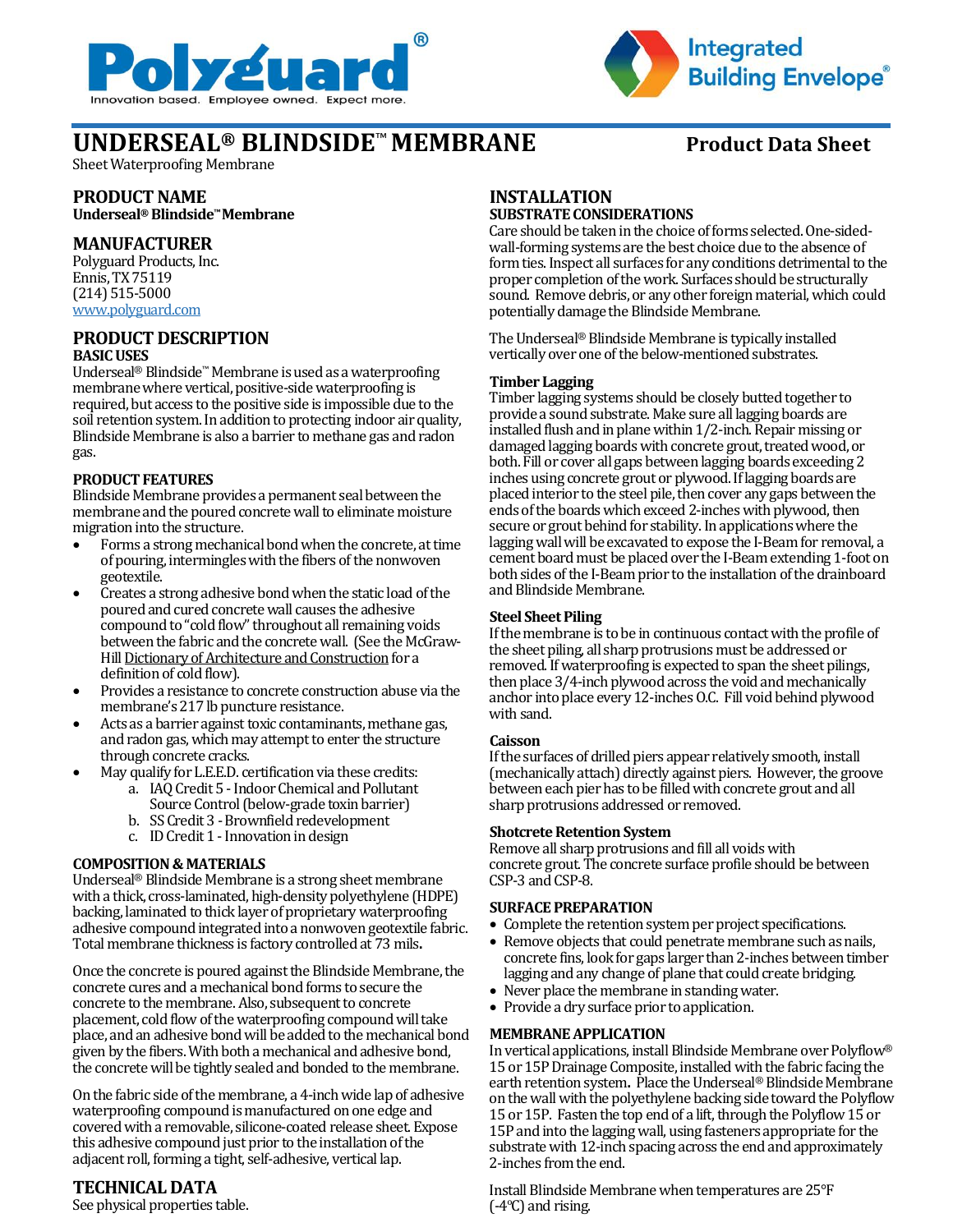### **Penetrations**

The pipe surface should be cleaned and roughened with sandpaper or a wire brush to insure adequate adhesion.

If the annular gap between the rough opening and the pipe through the rough opening exceeds 1/2-inch, a patch of Blindside Membrane is required to close the gap. Extend the size of the patch at least 6" on to surrounding membrane. Seal the edges of the patch to existing membrane with Fabric Tape installed over Blindside Membrane with 650 LT Liquid Adhesive or California Sealant at a rate of 50 – 75 sq. ft. per gallon. While the 650 LT Liquid Adhesive or California Sealant is still tacky, seal the pipe with the LM-95. Apply a cant/ fillet with a minimum 3/4-inch face of LM-95 extending onto the prepared fabric side of the Blindside Membrane a minimum of 3-inches and onto the pipe a minimum of 3-inches. Allow LM-95 to cure 2 hours.

If the annular gap between the rough opening and the pipe through the rough opening is 1/2" or less, apply 650 LT Liquid Adhesive or California Sealant to the fabric side of Blindside Membrane at a rate of 50 – 75 sq. ft. per gallon. Apply a cant/fillet with a min. 3/4" face of LM-95 extending onto the prepared fabric side of the Blindside Membrane a minimum of 3-inches and onto the pipe a minimum of 3-inches.Allow LM-95 to cure 2 hours.

Note: If pipes or penetrations are in tight clusters and a more liquefied detailing liquid is required, use LM-85 SSL.Gas Vapor Protection - Follow the Penetrations protocol, then wrap the penetration with Fabric Tape; and, finally, terminate and secure the top edge with a screw clamp or similar restraining/ clamping devise.

Pipes which are wired together and touching, cannot properly be waterproofed. Ensure all pipes have proper spacing. Recommended spacing for pipe penetrations is 2-inches. The minimum allowed is 1-inch.

### **Side Laps**

If lap areas become dirty, remove all debris and dust from the polyethylene backing, then clean with 30% isopropyl alcohol prior to securing the 4-inch side lap. Fasten every 16-to-24 inches downside lap with powder actuated fasteners 1-inch in from outside edge. Finish the seal by rollingwitha laminate-type roller to obtain full adhesion.

### **End Laps**

Prime end laps, and on adjoining sheets, with a minimum 6-inch heavy coat of 650 LT Liquid Adhesive or California Sealant at a coverage rate of  $50 - 75$  sq. ft. per gallon. Allow this adhesive to dry (until tacky) before membrane application. Install a reverse shingle lap with the Blindside Membrane on the vertical wall; at a maximum 4-inch and a minimum 3-inch overlap. Center and place a 12-incheswide piece of Fabric Tape over the primed seam area. Apply even pressure with a roller to obtain full adhesion.

### **Top Terminations**

It is critical at the top terminations to protect the membrane for future tie in or termination from trade damage. Review BS16 detail for critical tie in warranty information.

### **Patching**

Take precautions to protect the Blindside Membrane during placement of reinforcing steel and concrete. Visually inspect the membrane prior to pouring of concrete for any punctures or damage to membrane which needs to be repaired. Patch any damaged Blindside Membrane by applying 650 LT Liquid Adhesive or California Sealant at a rate of 50 –75 sq. ft. per gallon to fabric side of the Blindside Membrane. Then apply LM-95 a minimum of 3-inches in each direction and apply Fabric Tape installed over 650 LT Liquid Adhesive or California Sealant at a coverage rate of 50 –75 sq. ft. per gallon. Extend patches a

minimum of 6-inches in all directions from the damaged area. Roll all patches with a hand roller or linoleum roller to insure proper adhesion and seal. Seal around the repaired area edges with LM-95 or Detail Sealant PW.Allow LM-95 or Detail Sealant PW to cure 2 hours.

### **Rebar Chairs**

Steel reinforcement may be applied directly over the Blindside Membrane. It is important that reinforcement (rebar) chairs are compatible with the system. Compatible (rebar) chairs will distribute the load of the steel reinforcement sufficiently to reduce the risk of the chair puncturing the waterproofing membrane when fully loaded with the weight of the reinforcement steel and other common auxiliary loads.

Blocks, pavers or dobies made of concrete or brick are clearly the best choice. Individual chairs are acceptable as long as they have a flat base or bolsters with rails. Contact Polyguard Technical Service for approval and written permission for other types of rebar chairs.

### **HORIZONTAL INSTALLATION**

Blindside Membrane may also be installed horizontally over prepared sub-base such as mudslab, carton forms, fine crushed beds/pea gravel or Polyguard approved drainboard. Refer to Underslab data sheet for additional horizontal installation guidelines.

### **STORAGE AND HANDLING Material Handling**

Carefully unload and store membrane and accessories. Protect cartons and containers from weather, sparks, flames, excessive heat, cold and lack of ventilation. DO NOT stack membrane material higher than 5' vertically, nor double stack pallets. Store cartons on pallets and cover to prevent water damage.

### **PRECAUTIONS**

Underseal® Blindside Membrane can be adversely affected by ultraviolet light. Cover the membrane as soon as possible. Do not leave exposed to sunlight for over 30 days.

Do not install this product when it is raining or when freezing precipitation is occurring.

The 650 Liquid Adhesive and California Sealant are industrial coatings and would be harmful or fatal if swallowed. It is marked as red label from the standpoint of flash point. Prohibit flames, sparks, welding and smoking during application. Refer to the product label for handling, use, and storage precautions. Solvents could be irritating to the eyes, so flush with water and contact a physician. Avoid prolonged contact with skin and breathing of vapor or spray mist from the liquid adhesive. In confined areas, use adequate forced ventilation, fresh air masks, explosion-proof equipment, and clean clothing. Avoid solvent contact with light bulbs or other high temperature surfaces. The information on this data sheet is designed to be helpful to the reader. It is based on experience and information considered to be accurate and true. Readers should carefully consider and verify the information through detailed investigation of uncertainareas. Polyguard does not warrant the results to be obtained.Additionally, please read everything here in conjunction with Polyguard's conditions of sale, which are applicable to everything supplied by us. No statement here is intended for any use which would infringe on patent or copyright.

### **SAFETY**

SDS documents for all Polyguard products can be obtained at our websit[e www.polyguard.com.](http://www.polyguard.com/)Call Polyguard Products, Inc. at (214) 515-5000 with questions.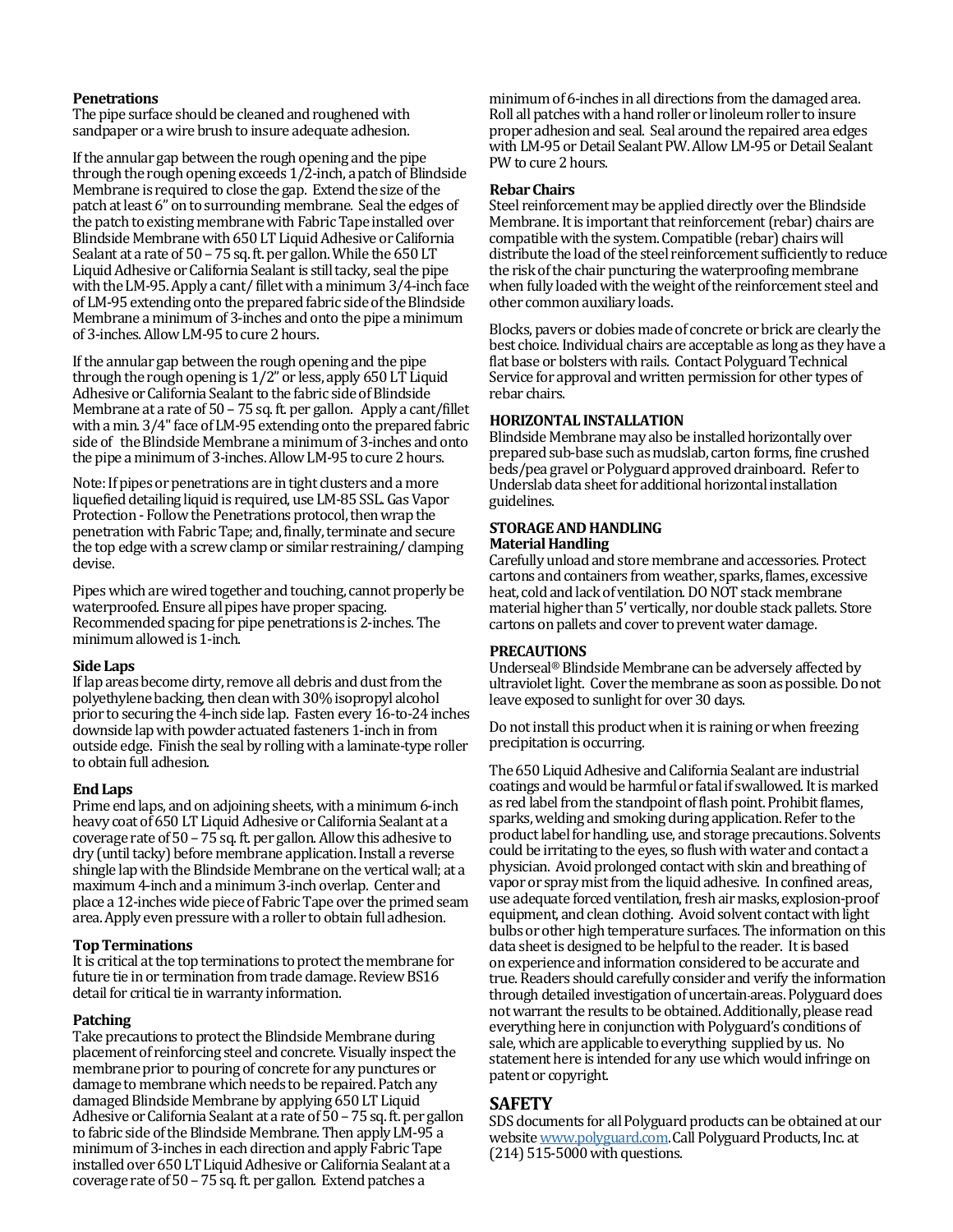### **WARRANTY**

We, the manufacturer, warrant only that this product is free of defects, since many factors which affect the results obtained from this product are beyond our control; such as weather, workmanship, equipment utilized and prior condition of the substrate. We will replace, at no charge, product proved to be defective within twelve (12) months of purchase, provided it has been applied in accordance with our written directions for uses we recommend as suitable for this product. Proof of purchase must be provided. A five (5) year material or system warranty may be available upon request. Contact Polyguard Products, Inc. for further details.

### **TECHNICAL SERVICES**

Technical assistance, information and Polyguard's products are available through a nationwide network of distributors and architectural representatives, or contact Polyguard Products, Inc. P.O. Box 755, Ennis, TX 75120-0755 Sales: (615) 217-6061•Tech Support: (214) 515-5000 Email: [archtech@polyguard.com](mailto:archtech@polyguard.com) Website: [www.polyguard.com](http://www.polyguard.com/)

| <b>PROPERTY</b>                                                                         | <b>TEST METHOD</b>                                                                | <b>TYPICAL VALUE</b>                                               |
|-----------------------------------------------------------------------------------------|-----------------------------------------------------------------------------------|--------------------------------------------------------------------|
| <b>FILM COLOR</b>                                                                       |                                                                                   | Black/White                                                        |
| MEMBRANE THICKNESS                                                                      | ASTMD 1000                                                                        | 73 mils                                                            |
| <b>TENSILE STRENGTH</b>                                                                 | <b>ASTM D 4632</b>                                                                | 80 lb.                                                             |
| TENSILE STRENGTH, FILM                                                                  | ASTMD 412                                                                         | 4,250 psi                                                          |
| HYDRAULIC TRANSMISSIVITY OF A GEOSYNTHETIC USING A CONSTANT HEAD                        | ASTMD4716                                                                         | No measurable flow                                                 |
| (IN PLANE) HYDRAULIC TRANSMISSIVITY OF A GEOSYNTHETIC BY RADIAL FLOW                    | <b>ASTM D 6574</b>                                                                | No water flow                                                      |
| RESISTANCE TO FUNGI IN SOIL                                                             | GSA-PBS 07115 - 16 weeks                                                          | No effect                                                          |
| RESISTANCE TO PERMEANCE BY METHANE GAS                                                  | ASTM D1434<br>tested using 99.99% purity<br>Radon Reduction Technology Laboratory | $7.2 \times 10^{-7}$ ft <sup>3</sup> /(ft <sup>2</sup> • hr • psi) |
| RESISTANCE TO RADIOACTIVE RADON GAS                                                     | % reduction in radon gas diffusion                                                | 97.10%                                                             |
| <b>LAP PEEL ADHESION</b>                                                                | ASTM D1876                                                                        | 9.02 lb./in.                                                       |
| PUNCTURE RESISTANCE, MINIMUM                                                            | ASTM E 154                                                                        | 217 lb.                                                            |
| RESISTANCE TO HYDROSTATIC HEAD, MINIMUM                                                 | ASTM D 5385                                                                       | 231 ft.                                                            |
| PEEL ADHESION TO CONCRETE                                                               | ASTMD 903                                                                         | 14.9 lb./in.                                                       |
| ELONGATION - ULTIMATE FAILURE OF RUBBERIZED ASPHALT COMPOUND                            | ASTMD 412                                                                         | >460%                                                              |
| WATER ABSORPTION, MAXIMUM                                                               | ASTMD 570                                                                         | 0.1%                                                               |
| <b>CRACK CYCLING</b>                                                                    | ASTM C 836 Tested @-15°F                                                          | No effect                                                          |
| LOW TEMPERATURE FLEXIBILITY                                                             | <b>ASTMD1970</b><br>180° bend over 1" mandrel at -20°F (-29°C)                    | No effect                                                          |
| BREAKING STRENGTH OF 1" WIDTH SAMPLE POLYETHYLENE GEOMEMBRANE LAYER                     | ASTMD 882                                                                         | 6500 psi                                                           |
| PERMEANCE TO WATER VAPOR TRANSMISSION, MAXIMUM                                          | ASTM E 96 Method B                                                                | $0.01$ perms                                                       |
|                                                                                         |                                                                                   |                                                                    |
|                                                                                         |                                                                                   |                                                                    |
| <b>PACKAGING</b>                                                                        | <b>PART NUMBER</b>                                                                | <b>UNIT SIZE</b>                                                   |
| <b>BLINDSIDE™ MEMBRANE</b>                                                              | 751                                                                               | 48" x 50' roll                                                     |
| <b>Required Accessories:</b>                                                            |                                                                                   |                                                                    |
| *FABRIC TAPE                                                                            | <b>UNDERSEAL FABRIC TAPE</b>                                                      | 12" x 200' roll                                                    |
| <b>650 LT LIQUID ADHESIVE</b>                                                           | 650-5 LIQ ADH 5 GA                                                                | 5-gallon pail                                                      |
| <b>650 LT LIQUID ADHESIVE</b>                                                           | 650-5 LIQ ADH 1 GA                                                                | $4 - 1$ gal pails/ctn                                              |
| <b>CALIFORNIA SEALANT</b>                                                               | CALSEAL5                                                                          | 5-gallon pail                                                      |
| POLYFLOW® 15                                                                            | POLYFLOW15                                                                        | 4' x 50' roll                                                      |
| POLYFLOW® 15P                                                                           | POLYFLOW15                                                                        | 4' x 50' roll                                                      |
| <b>Possible Accessories:</b>                                                            |                                                                                   |                                                                    |
| 606 TAPE (for a vertical termination to existing concrete)                              | 60604                                                                             | $4"$ x 50' rolls $(6/\text{ctn})$                                  |
| 606 TAPE (for a vertical termination to existing concrete)                              | 60606                                                                             | $6''$ x 50' rolls $(4/\text{ctn})$                                 |
| LM-95                                                                                   | LM952                                                                             | 2-gallon pail                                                      |
| POLY COVERS 6" (tie back covers)                                                        | POLY COVER 6                                                                      | N/A                                                                |
| *DETAIL SEALANT PW™                                                                     | DETAIL SEALANT PW - SAU 20 OZ                                                     | 20 sausages/ctn                                                    |
| *DETAIL SEALANT PW™                                                                     | <b>DETAIL SEALANT PW - 3 GAL</b>                                                  | 3-gallon pail                                                      |
| *DETAIL SEALANT PW™ IS ONLY TO BE USED FOR TOP TERMINATION FOR FABRIC TAPE AND ENDLAPS. |                                                                                   |                                                                    |
| US INSIDE CORNER BOOT 12" X 12" X 12"                                                   | US INSIDE CORNER BOOT 12"                                                         | 25 pcs/ctn                                                         |
| US OUTSIDE CORNER BOOT 12" X 12" X 18"                                                  | US OUTSIDE CORNER BOOT18"                                                         | 25 pcs/ctn                                                         |
| US PIT TOP CORNER BOOT 6" X 6" X 6"                                                     | PREFABRICATED 6" CORNER BOOTS                                                     | 25 pcs/ctn                                                         |
| <b>Drainage Accessories:</b>                                                            |                                                                                   |                                                                    |
| TOTALFLOW™                                                                              | <b>TOTAL FLOW</b>                                                                 | 24" x 50' roll                                                     |
| TOTALFLOW™ END OUTLET (4")<br>TOTALFLOW™ TEE OUTLET (4")                                | OUTLET4-UNIV                                                                      | N/A<br>N/A                                                         |

The information contained in this document is based on data and knowledge considered to be true and accurate at time of printing and is offered for the users' consideration, investigation and verification. Polyguard Products, Inc. cannot be held liable for errors made as a result of information herein. Changes and modifications can be made to this<br>document without prior notice. No statement, r P.O. Box 755, Ennis, TX 75120 • PH: (214) 515-5000